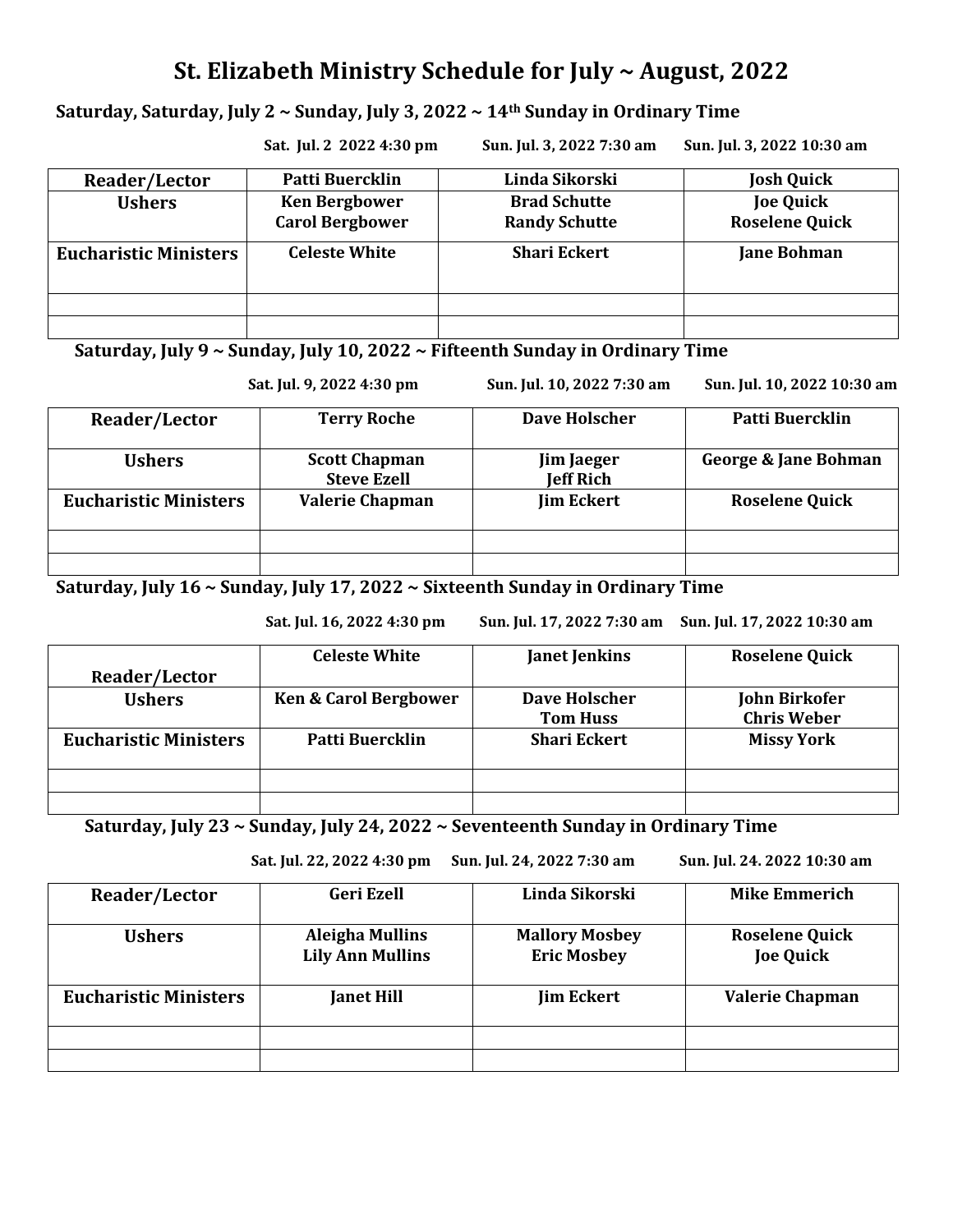## **Saturday, July 30 ~ Sunday, July 31, 2022 ~ Eighteenth Sunday in Ordinary Time**

Reader/Lector | Terry Roche | Mike Uptmor | Mary Jo Holmes Ushers **Ren & Carol Bergbower Letter Jim Jaeger Jeff Rich John Birkofer Chris Weber Eucharistic Ministers** Ginger Osborne Shari Eckert Patti Buercklin

 **Sat. Jul. 30, 2022 4:30 pm Sun. Jul. 31, 2022 7:30 am Sun. Jul. 31, 2022 10:30 am** 

**Saturday, August 6 ~ Sunday, August 7, 2022 ~ Nineteenth Sunday in Ordinary Time** 

 **Sat. Aug. 6, 2022 4:30 pm Sun. Aug. 7, 2022 7:30 am Sun. Aug. 7, 2022 10:30 am** 

| Reader/Lector                | <b>Mary Ann Ryan</b> | Dave Holscher                               | Patti Buercklin                               |
|------------------------------|----------------------|---------------------------------------------|-----------------------------------------------|
| <b>Ushers</b>                | Mark & Cindy Grimm   | <b>Brad Schutte</b><br><b>Randy Schutte</b> | <b>Charles &amp; Kandice</b><br><b>Richey</b> |
| <b>Eucharistic Ministers</b> | <b>Celeste White</b> | <b>Jim Eckert</b>                           | <b>Phyllis Inboden</b>                        |
|                              |                      |                                             |                                               |
|                              |                      |                                             |                                               |

**Saturday, August 13 ~ Sunday, August 14, 2022 ~ Twentieth Sunday in Ordinary Time** 

 **Sat. Aug. 13, 2022 6:00 pm Sun. Aug. 14, 2022 7:30 am Sun. Aug. 14, 2022 10:30 am** 

| Sat. Reader/Lector           | <b>Geri Ezell</b>                         | <b>Shari Eckert</b>                   | <b>Josh Quick</b>                      |
|------------------------------|-------------------------------------------|---------------------------------------|----------------------------------------|
| <b>Ushers</b>                | <b>Scott Chapman</b><br><b>Jack Watts</b> | <b>Jim Jaeger</b><br><b>Jeff Rich</b> | Jacob & Jessica<br><b>Blankenbeker</b> |
| <b>Eucharistic Ministers</b> | <b>Valerie Chapman</b>                    | <b>Jim Eckert</b>                     | <b>Missy York</b>                      |
|                              |                                           |                                       |                                        |
|                              |                                           |                                       |                                        |

**Saturday, August 20 ~ Sunday, August 21, 2022 ~ Twenty-First Sunday in Ordinary Time** 

 **Sat. Aug. 20, 2022 4:30 pm Sun. Aug. 21, 2022 7:30 am Sun. Aug. 21, 2022 10:30 am**

|                              | <b>Celeste White</b>             | <b>Janet Jenkins</b> | <b>Roselene Quick</b> |
|------------------------------|----------------------------------|----------------------|-----------------------|
| Reader/Lector                |                                  |                      |                       |
| <b>Ushers</b>                | <b>Ken &amp; Carol Bergbower</b> | Dave Holscher        | <b>John Birkofer</b>  |
|                              |                                  | <b>Tom Huss</b>      | <b>Chris Weber</b>    |
| <b>Eucharistic Ministers</b> | Patti Buercklin                  | <b>Shari Eckert</b>  | <b>Missy York</b>     |
|                              |                                  |                      |                       |
|                              |                                  |                      |                       |
|                              |                                  |                      |                       |